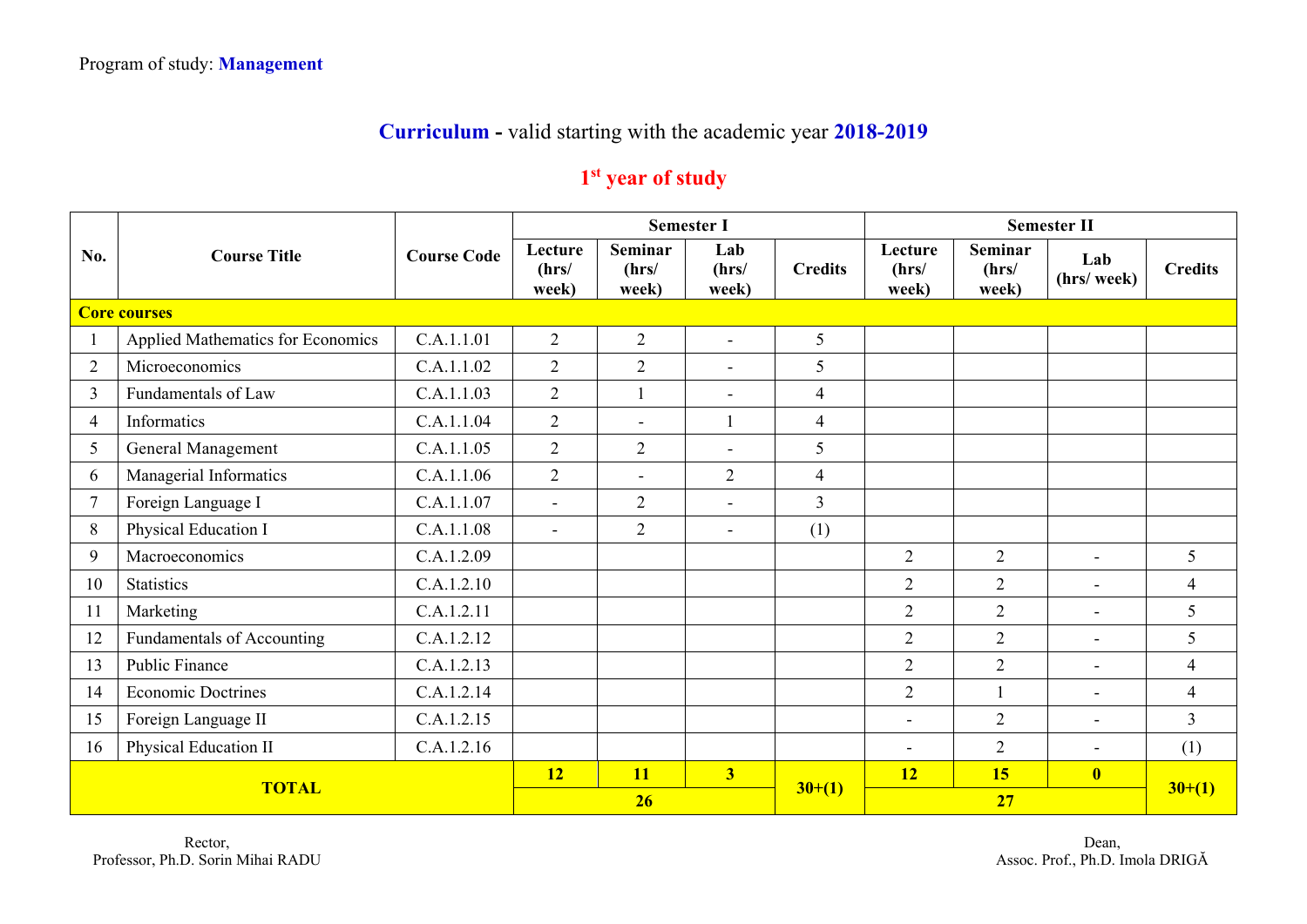## **2nd year of study**

|                         |                                                                    | Course<br>Code           |                           | <b>Semester III</b>              |                          |                | <b>Semester IV</b>        |                                  |                          |                |
|-------------------------|--------------------------------------------------------------------|--------------------------|---------------------------|----------------------------------|--------------------------|----------------|---------------------------|----------------------------------|--------------------------|----------------|
| No.                     | <b>Course Title</b>                                                |                          | Lecture<br>(hrs/<br>week) | <b>Seminar</b><br>(hrs/<br>week) | Lab<br>(hrs/<br>week)    | <b>Credits</b> | Lecture<br>(hrs/<br>week) | <b>Seminar</b><br>(hrs/<br>week) | Lab<br>(hrs/<br>week)    | <b>Credits</b> |
|                         | <b>Core courses</b>                                                |                          |                           |                                  |                          |                |                           |                                  |                          |                |
|                         | Innovation Management                                              | C.A.2.1.01               | $\overline{2}$            |                                  |                          | $\overline{4}$ |                           |                                  |                          |                |
| $\overline{2}$          | <b>Investment Management</b>                                       | C.A.2.1.02               | $\overline{2}$            | $\overline{2}$                   |                          | 5              |                           |                                  |                          |                |
| $\overline{3}$          | <b>Financial Accounting</b>                                        | C.A.2.1.03               | $\overline{2}$            | $\overline{2}$                   | $\blacksquare$           | 5              |                           |                                  |                          |                |
| $\overline{4}$          | Applied Microeconomics                                             | C.A.2.1.04               | $\overline{2}$            | $\overline{2}$                   | $\blacksquare$           | 5              |                           |                                  |                          |                |
| 5                       | <b>Production Management</b>                                       | C.A.2.1.05               | $\overline{2}$            | $\overline{2}$                   | $\blacksquare$           | 5              |                           |                                  |                          |                |
| 6                       | Foreign Language III                                               | C.A.2.1.06               | $\blacksquare$            | $\overline{2}$                   | $\overline{\phantom{a}}$ | $\overline{2}$ |                           |                                  |                          |                |
| $\tau$                  | Physical Education III                                             | C.A.2.1.07               | $\sim$                    |                                  |                          | (1)            |                           |                                  |                          |                |
| 8                       | Econometrics                                                       | C.A.2.2.08               |                           |                                  |                          |                | $\overline{2}$            | $\overline{2}$                   | $\sim$                   | 5              |
| 9                       | Human Resources Management                                         | C.A.2.2.09               |                           |                                  |                          |                | $\overline{2}$            | $\overline{2}$                   | $\blacksquare$           | $\overline{4}$ |
| 10                      | <b>Business Law</b>                                                | C.A.2.2.10               |                           |                                  |                          |                | $\overline{2}$            | $\overline{2}$                   |                          | 5              |
| 11                      | Supplies and Sales Management                                      | C.A.2.2.11               |                           |                                  |                          |                | $\overline{2}$            | $\overline{2}$                   | $\overline{\phantom{a}}$ | $\overline{4}$ |
| 12                      | <b>Quality Management</b>                                          | C.A.2.2.12               |                           |                                  |                          |                | $\overline{2}$            | $\overline{2}$                   |                          | 5              |
| 13                      | Physical Education IV                                              | C.A.2.2.13               |                           |                                  |                          |                |                           | $\mathbf{1}$                     |                          | (1)            |
| 14                      | Internship                                                         | C.A.2.2.14               |                           |                                  |                          |                |                           |                                  | 90h                      | $\overline{3}$ |
| <b>Elective courses</b> |                                                                    |                          |                           |                                  |                          |                |                           |                                  |                          |                |
| 15.1<br>15.2            | Business Project Management /<br>Fundamentals of Commodity Science | C.A.2.1.15<br>C.A.2.1.16 | $\overline{2}$            | $\overline{2}$                   | $\overline{\phantom{a}}$ | $\overline{4}$ |                           |                                  |                          |                |
| 16.1                    | Communication and Business Negotiation /                           | C.A.2.2.17               |                           |                                  |                          |                | $\overline{2}$            | $\mathbf{1}$                     |                          | 4              |
| 16.2                    | Organizational Behaviour                                           | C.A.2.2.18               |                           |                                  |                          |                |                           |                                  |                          |                |
| <b>Optional courses</b> |                                                                    |                          |                           |                                  |                          |                |                           |                                  |                          |                |
| 17                      | Entrepreneurship                                                   | C.A.2.2.19               |                           |                                  |                          |                | (1)                       | (1)                              | $\overline{\phantom{a}}$ | (3)            |
| <b>TOTAL</b>            |                                                                    |                          | 12                        | 14                               | $\overline{\mathbf{0}}$  | $30+(1)$       | 12                        | <b>12</b>                        | $\overline{\mathbf{0}}$  | $30+(1)$       |
|                         |                                                                    |                          | 26                        |                                  |                          |                | 24                        |                                  |                          |                |